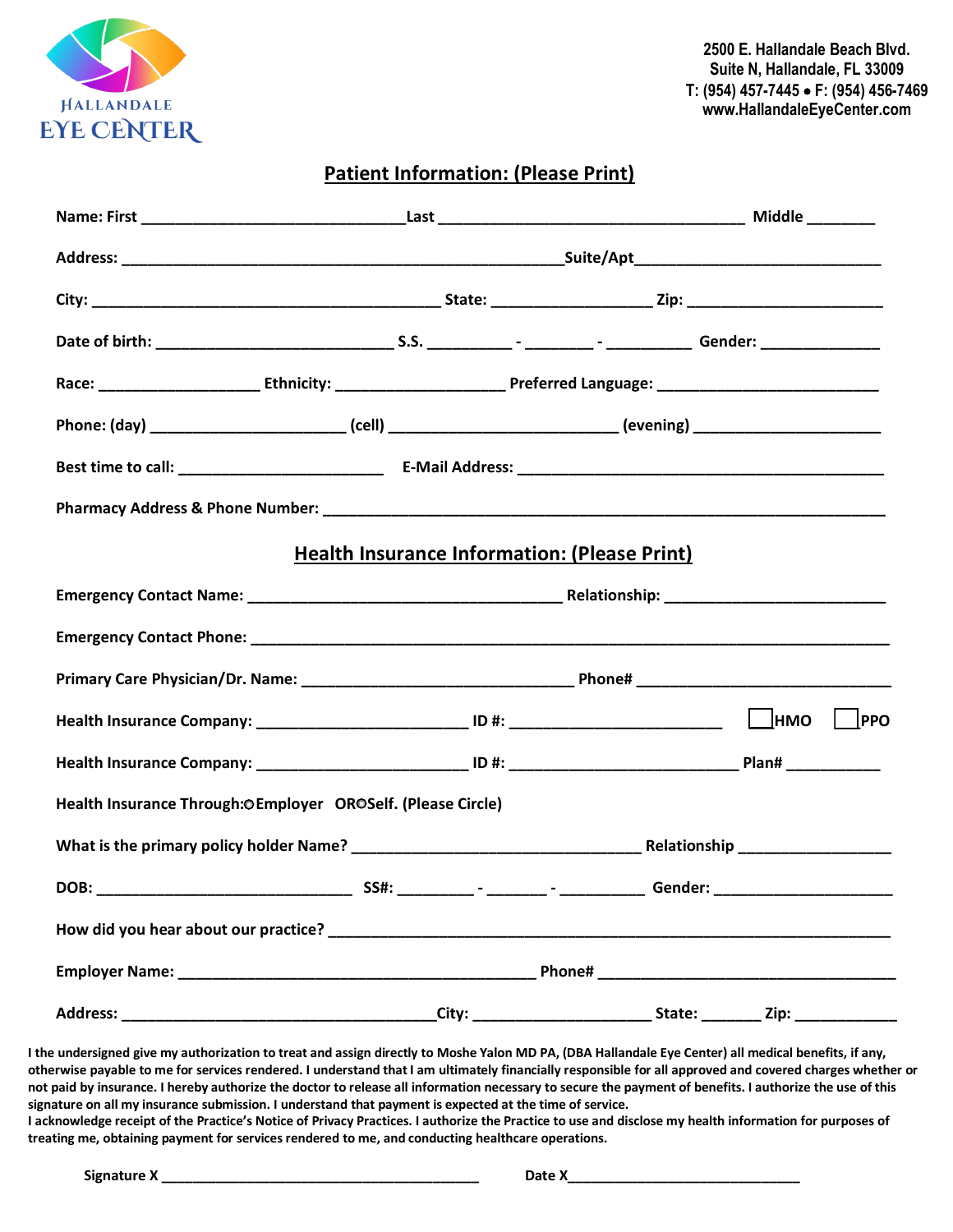

## **Medical Information Sheet**

|                                                                                                                                   |                                                                                                                                                                    |                                                                                                                                                                             | Date:                                                                                    |
|-----------------------------------------------------------------------------------------------------------------------------------|--------------------------------------------------------------------------------------------------------------------------------------------------------------------|-----------------------------------------------------------------------------------------------------------------------------------------------------------------------------|------------------------------------------------------------------------------------------|
|                                                                                                                                   | Allergies to Medications: 1996 and 2008 and 2009 and 2009 and 2009 and 2009 and 2009 and 2009 and 2009 and 200                                                     |                                                                                                                                                                             |                                                                                          |
|                                                                                                                                   |                                                                                                                                                                    |                                                                                                                                                                             |                                                                                          |
|                                                                                                                                   |                                                                                                                                                                    |                                                                                                                                                                             |                                                                                          |
| Medical History: (Please Mark All That Apply)                                                                                     |                                                                                                                                                                    |                                                                                                                                                                             |                                                                                          |
| $\exists$ Aids<br>Anemia<br>Anxiety/Depression<br>Asthma<br>Arthritis<br><b>Bleeding Disorder</b><br>Cancer<br><b>COPD</b>        | <b>Diabetes</b><br>Eczema<br><b>Enlarged Prostate</b><br>Fibromyalgia<br>Headache / Migraine<br>Herpes Simplex<br>Herpes Zoster / Shingles<br>$\Box$ Heart Disease | $\Box$ Hepatitis A / B / C<br>High Blood Pressure<br>High Cholesterol<br>Insomnia<br><b>Kidney Disease</b><br>Liver Disease<br>$\exists$ Lupus<br>$\Box$ Multiple Sclerosis | $\Box$ Polymyalgia<br>Rheumatoid Arthritis<br>Sleep Apnea<br>lStroke<br>Thyroid Disorder |
| Past Eye History: (Please Mark All That Apply)                                                                                    |                                                                                                                                                                    |                                                                                                                                                                             |                                                                                          |
| $\Box$ Amblyopia (Lazy Eye)<br>Cataracts<br>$\Box$ Diabetic Eye Disease                                                           | $\Box$ Dry Eyes<br>Glasses<br>$\Box$ Glaucoma                                                                                                                      | <b>I</b> ritis<br>Keratoconus<br>$\Box$ Macular Degeneration                                                                                                                | ]Optic Neuritis<br>Retinal Detachment / Tear                                             |
|                                                                                                                                   |                                                                                                                                                                    |                                                                                                                                                                             |                                                                                          |
| Eye Surgeries: (Please Mark All That Apply)                                                                                       |                                                                                                                                                                    |                                                                                                                                                                             |                                                                                          |
| Blepharoplasty (Eye Lids)<br>Cataract Surgery<br>Corneal Transplant<br>$\Box$ Glaucoma Laser (LPI, Shunt, iStent, SLT)            | Eye Trauma<br>Punctul Plugs                                                                                                                                        | Refractive Surgery (Lasik, Lasek, RK, PRK)<br>Retinal Laser Surgery                                                                                                         | Strabismus Surgery (Crossed Eyes)<br>$\Box$ Retinal Detachment $\Box$                    |
|                                                                                                                                   | Family History: (Please Mark All That Apply & Write: Father, Mother, Sibling or Children next to checked Disease)                                                  |                                                                                                                                                                             |                                                                                          |
| Arthritis<br>the control of the control of the control of the<br>Blindness _______________________<br>$Cataracts$ $\qquad \qquad$ | <b>G</b> laucoma                                                                                                                                                   | Heart Disease<br>High Blood Pressure ___________________<br>Kidney Disease ______________________                                                                           | Macular Degeneration ________________<br>_Retinal Disease ________________________       |
| Social History:<br>$\Box$ Smoking:<br>$\Box$ Never Smoked<br>Alcohol:<br>$\Box$ Yes<br>$\Box$ Yes<br>$\Box$ Drug Use:             | $\Box$ Current Every day Smoker<br><b>I</b> Social<br>$\bigsqcup$ No<br>$\Box$ No                                                                                  | Social Smoker (sometimes)                                                                                                                                                   | $\Box$ Former Smoker                                                                     |

## **Important Notice To Our Patients - Dilating Drops**

Please be aware that your vision could be temporarily impaired following eye examinations at our office. Eye drops that dilate your pupils may be a necessary part of your exam to assure accurate results and to aid in the diagnosis and treatment of your eye disease. The use of dilating drops as well as other methods of examination and treatments may cause blurred vision, possibly interfering with your ability to drive safely. If your vision is blurred, please feel free to stay in our office until yourvision returnstonormal.Ifnecessary,mystaff canassistyouin arrangingfor alternative transportation. If you have any questions, please ask our staff.

| Patient Signature  |             |  |
|--------------------|-------------|--|
| Reviewed By Doctor | <i>rate</i> |  |

2500 E. Hallandale Beach Blvd. Suite N Hallandale Beach, FL 33009 T. 954.457.7445 F. 954.456.7469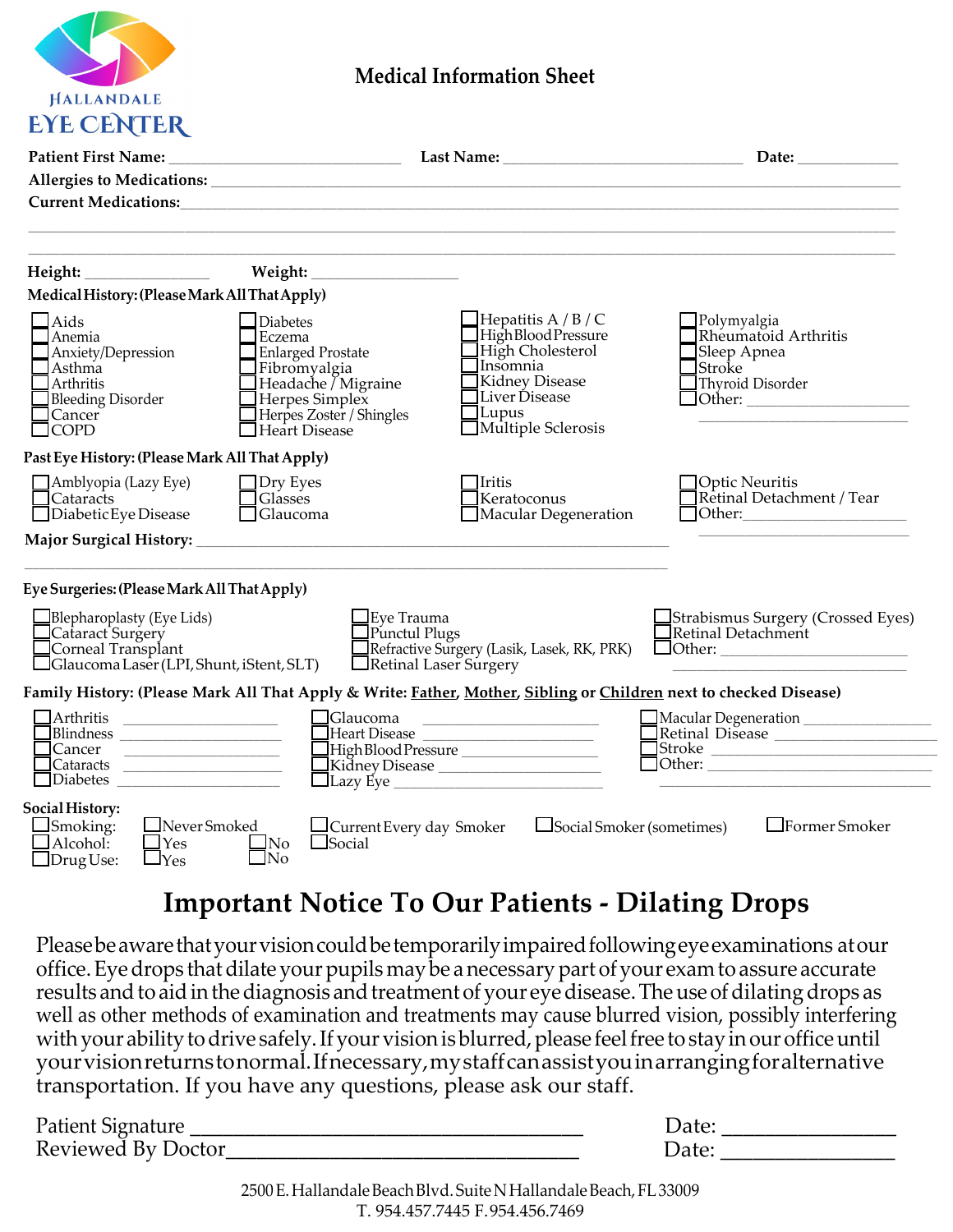

**2500 E. Hallandale Beach Blvd. Suite N, Hallandale, FL 33009 T: (954) 457-7445** • **F: (954) 456-7469 www.HallandaleEyeCenter.com**

# **Please Read and Sign Before Your Visit**

### **What is a Refraction and why is it important?**

You may have a **REFRACTION** performed during your visit with us today. The refraction gives our physicians very important information about the condition of your eyes. It is critical in assessing the effect of any corneal changes, cataracts, retinal conditions or optic nerve disease found in the course of your exam. It is also the most precise method in which our physicians can determine that your eyes are corrected for the best vision possible.

If you are a new patient at our Center, a baseline refraction will likely be performed today if you are not seeing 20/20 with your present correction. You may or may not be given a prescription for new glasses based on the results of your refraction.

Refractions are not covered by Medicare or Private Insurance Companies. We do not accept vision plans as they only refer to Optometrists. There will be a **\$50 charge,** to be paid on the day of the visit for the refraction, even if the patient later decides not to fill the new prescription.

\*Medicare guideline states: "Routine eye examinations for the purpose of prescribing, fitting or changing eye glasses contact lens(es); eye refractions are non-covered."

\***Medicare** law states: (Social Security Act, 1861(s)(8)), Beneficiaries are covered for postcataract eyeglasses following cataract surgery with implantation of an IOL. **However, Medicare does not pay for the refraction to prescribe those eyeglasses.**

Please inquire at the front desk if you have any questions.

I have read and I understand the above policy regarding refractions:

\_\_\_\_\_\_\_\_\_\_\_\_\_\_\_\_\_\_\_\_\_\_\_\_\_\_\_\_\_\_\_\_\_\_\_\_\_ \_\_\_\_\_\_\_\_\_\_\_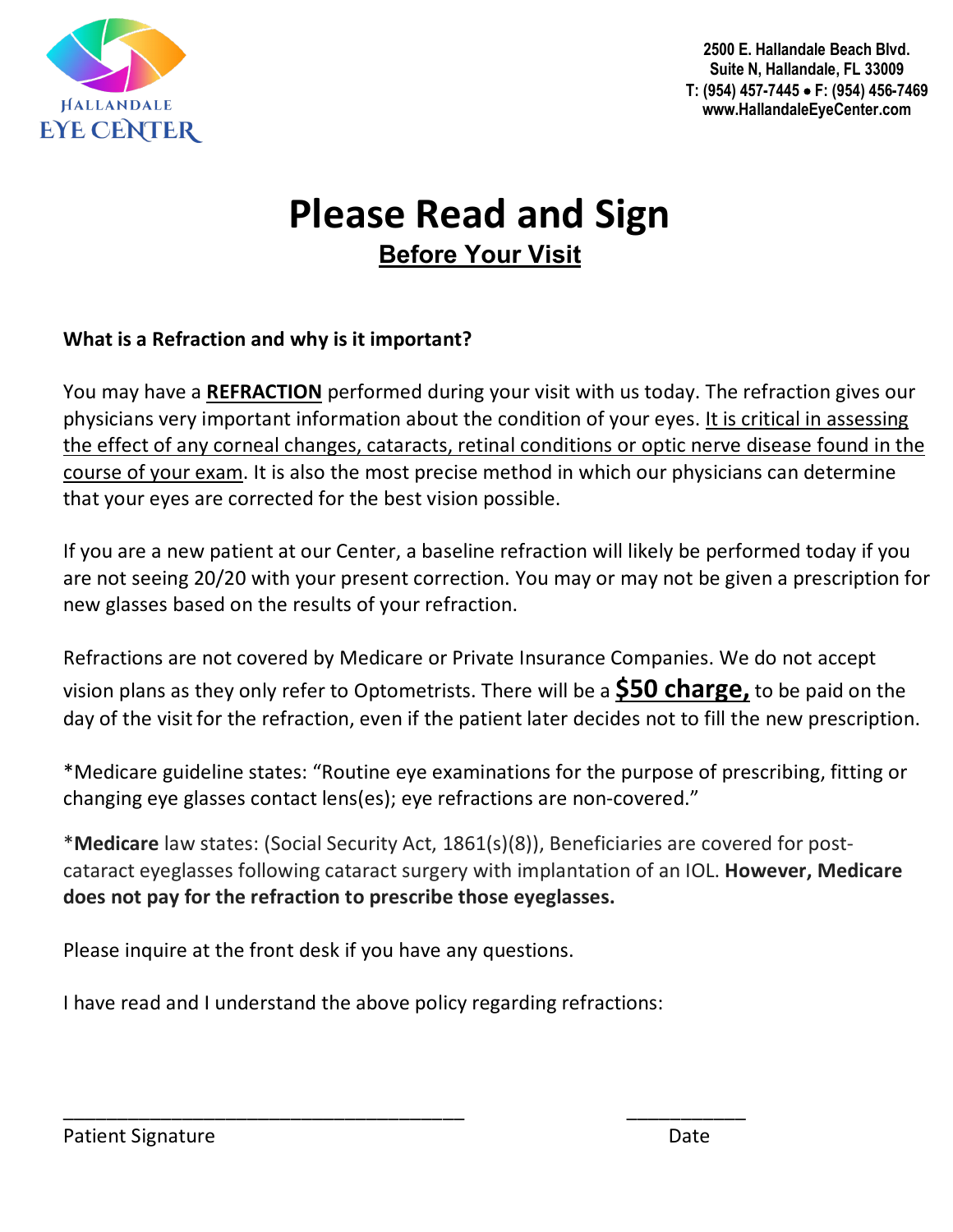

**2500 E. Hallandale Beach Blvd. Suite N, Hallandale, FL 33009 T: (954) 457-7445** • **F: (954) 456-7469 www.HallandaleEyeCenter.com**

## **Charges for Missed Appointments**

- **1. SUMMARY OF CHANGES: CMS's policy is to allow physicians and suppliers to charge Medicare beneficiaries for missed appointments, provided that they do not discriminate against Medicare beneficiaries but also charge non-Medicare patients for missed appointments.**
- **2. The charge for a missed appointment is a charge for a missed business opportunity.**
- **3. Therefore, if a physician's or supplier's missed appointment policy applies equally to all patients (Medicare and non-Medicare), then the Medicare law and regulations do not preclude the physician or supplier from charging the Medicare patient directly.**

## **\*\*\*ALL missed appointments or cancelations within 24 hours will incur a charge of \$25.00\*\*\***

**I have read and I understand the above policy regarding missed and canceled appointment:**

**Patient Signature \_\_\_\_\_\_\_\_\_\_\_\_\_\_\_\_\_\_\_\_\_\_\_\_\_\_\_\_\_\_\_\_\_\_\_\_\_\_\_\_\_\_\_\_\_\_\_\_\_\_\_\_\_\_\_\_\_\_**

**Witness Signature \_\_\_\_\_\_\_\_\_\_\_\_\_\_\_\_\_\_\_\_\_\_\_\_\_\_\_\_\_\_\_\_\_\_\_\_\_\_\_\_\_\_\_\_\_\_\_\_\_\_\_\_\_\_\_\_\_**

**Date \_\_\_\_\_\_\_\_\_\_\_\_\_\_\_\_\_\_**